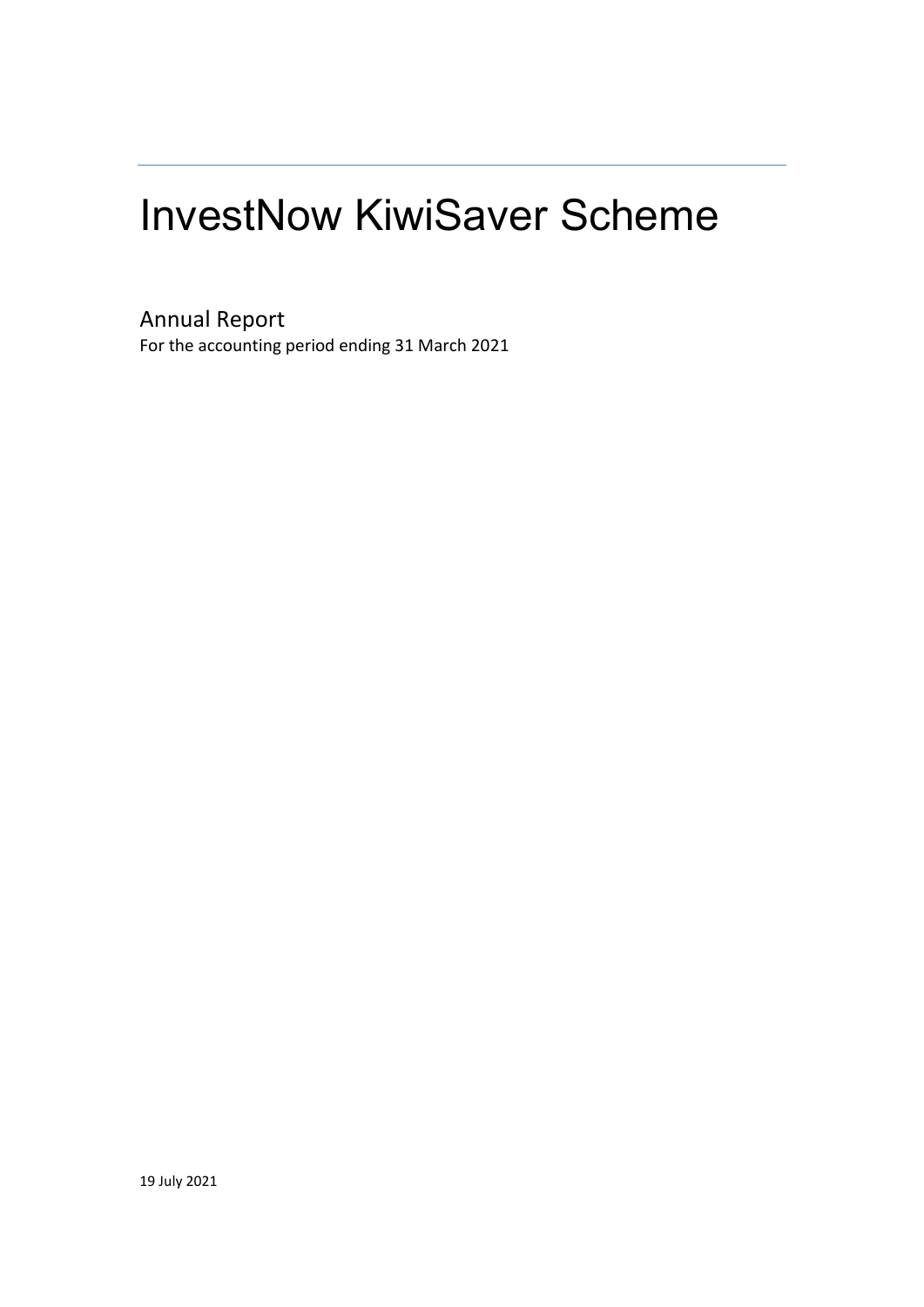## **Table of contents**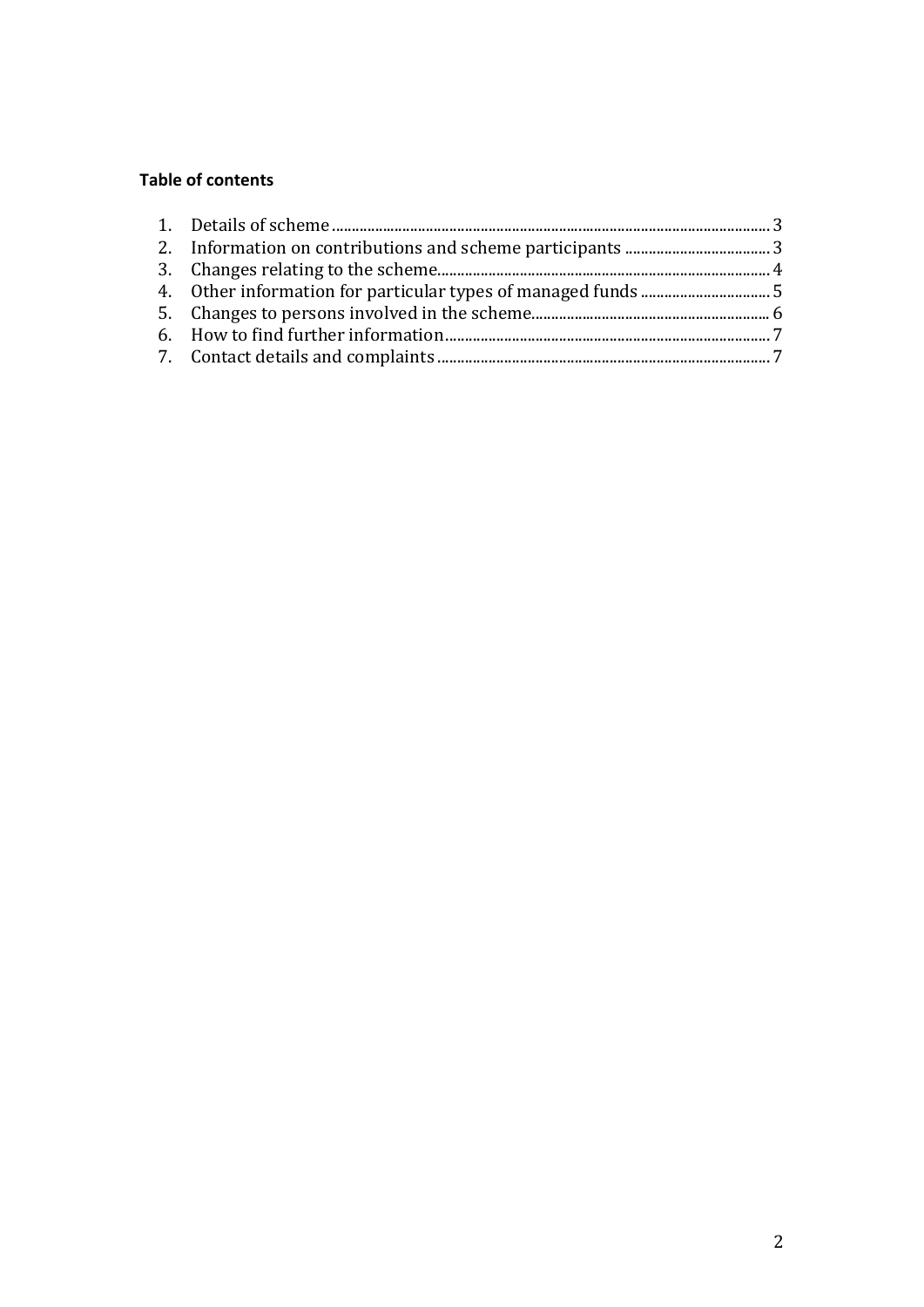## **1. Details of scheme**

- Name: InvestNow KiwiSaver Scheme ('Scheme')
- Type: KiwiSaver scheme
- Manager: Implemented Investment Solutions Limited ('we', 'us', 'our')
- Supervisor: Public Trust
- Product Disclosure Statements ('PDSs'): The latest PDSs are:
	- o InvestNow KiwiSaver Scheme Diversified Funds #1 PDS dated 5 July 2021
	- o InvestNow KiwiSaver Scheme Diversified Funds #2 PDS dated 5 July 2021
	- o InvestNow KiwiSaver Scheme Diversified Funds #3 PDS dated 5 July 2021
	- o InvestNow KiwiSaver Scheme Diversified Funds #4 PDS dated 5 July 2021
	- o InvestNow KiwiSaver Scheme Cash and NZ Fixed Interest Funds dated 5 July 2021
	- o InvestNow KiwiSaver Scheme Global Fixed Interest Funds PDS dated 5 July 2021
	- o InvestNow KiwiSaver Scheme Australasian Shares Funds PDS dated 5 July 2021
	- o InvestNow KiwiSaver Scheme Global Shares Funds PDS dated 5 July 2021

o InvestNow KiwiSaver Scheme Property Funds PDS dated 5 July 2021 The Scheme is open to new member applications.

- Fund Updates: The Scheme's latest fund updates for the quarter ended 31 March 2021 were made publicly available on 30 April 2021.
- Financial Statements and Auditor's Report: The Scheme's latest financial statements, including the auditor's report, for the period ending 31 March 2021, have been lodged with the Registrar.
- **2. Information on contributions and scheme participants**

## *Membership*

The Scheme was open to members from 3 September 2020. The table below provides a summary of the Scheme's membership changes from 3 September 2020 to 31 March 2021 ("Period") during the year:

|                                                           | <b>Number</b><br>οf | <b>Total</b><br>Amount \$ |
|-----------------------------------------------------------|---------------------|---------------------------|
|                                                           | members             |                           |
| Number of contributing members as at 3 September 2020     |                     |                           |
| Number of non-contributing members as at 3 September 2020 |                     |                           |
| Total number of Scheme members as at 3 September 2020     | Ω                   | \$0                       |
|                                                           |                     |                           |
| New Scheme members during the Period by reason of:        |                     |                           |
| Transfers from other schemes                              | 609                 |                           |
| Other new members                                         | 82                  |                           |
| Total new members during the Period                       | 691                 |                           |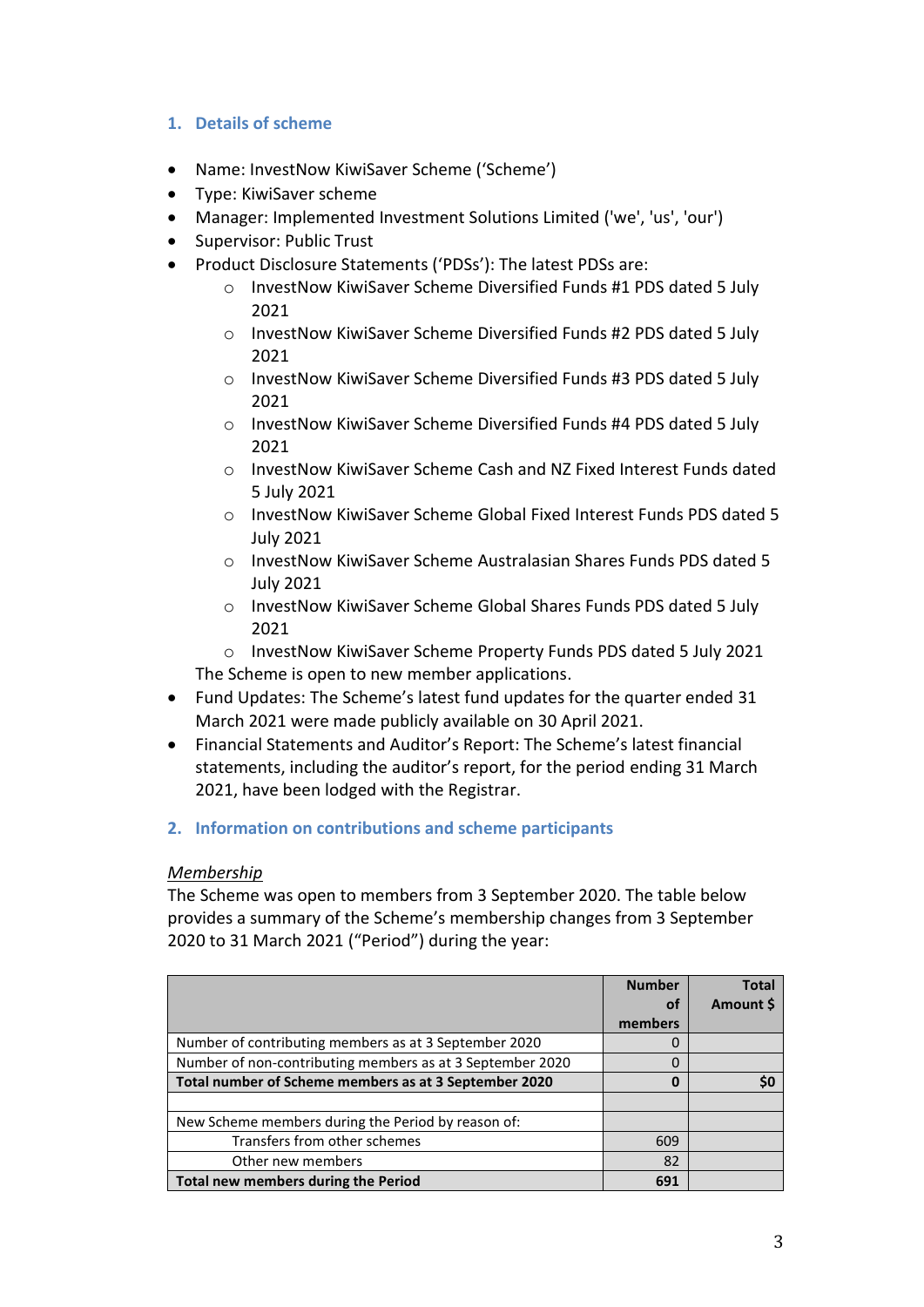| Scheme members who ceased to be members during the Period |     |              |
|-----------------------------------------------------------|-----|--------------|
| by reason of:                                             |     |              |
| Retirement                                                | 0   |              |
| Death                                                     | 0   |              |
| Transfers to other schemes                                | 24  |              |
| Other reasons                                             | 0   |              |
| Total number who ceased to be members during the Period   | 24  |              |
|                                                           |     |              |
| Total number of Scheme members as at 31 March 2021        | 667 | \$19,513,197 |
| Number of contributing members as at 31 March 2021        | 463 |              |
| Number of non-contributing members as at 31 March 2021    | 204 |              |

#### *Contributions*

The Scheme received the following contributions during the Period:

|                                                        | Number of<br>members to<br>which the | <b>Total</b><br>amount $($ \$)<br>Ωt |
|--------------------------------------------------------|--------------------------------------|--------------------------------------|
|                                                        | contributions<br>relate              | contributions                        |
| <b>Member contributions</b>                            |                                      |                                      |
| Member contributions                                   | 404                                  | \$409,996                            |
| Transfers from other KiwiSaver schemes                 | 552                                  | \$18,626,325                         |
| Transfers from other superannuation schemes            | 0                                    | \$0                                  |
| Transfers from Australian superannuation schemes       | 0                                    | \$0                                  |
| <b>Total member contributions</b>                      |                                      | \$19,036,321                         |
|                                                        |                                      |                                      |
| <b>Employer or other sponsor contributions</b>         |                                      |                                      |
| Employer or other sponsor contributions                | 409                                  | \$256,805                            |
| Crown contributions                                    | $\mathfrak{p}$                       | \$157                                |
| Total employer or other sponsor contributions          |                                      | \$256,962                            |
|                                                        |                                      |                                      |
| <b>Total Member voluntary additional contributions</b> | 239                                  | \$113,274                            |
|                                                        |                                      |                                      |
| <b>Total contributions</b>                             |                                      | \$19,406,557                         |

## **3. Changes relating to the scheme**

During the Period, there have been no material changes to the Scheme's trust deed.

On 5 October 2020, 25 new funds were added into the Scheme. To accommodate the new funds, eight new PDSs were created and the Scheme's statement of investment policy and objectives ("SIPO") was updated.

On 6 October 2020, all nine PDSs were replaced to reflect minor formatting and page referencing updates".

There were no related party transactions entered into during the accounting period that were not on arm's-length terms.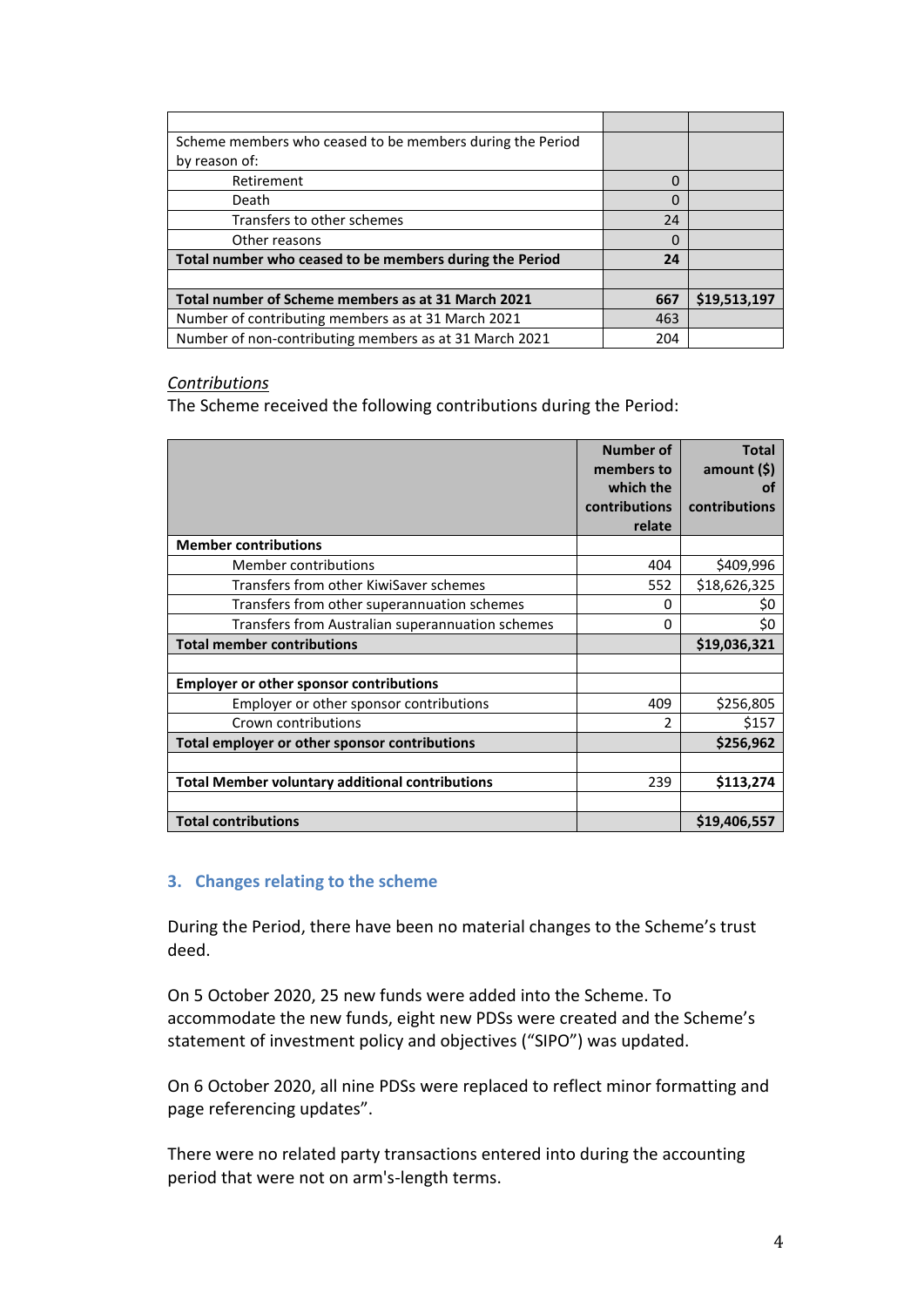# **4. Other information for particular types of managed funds**

# *Withdrawals*

The following Scheme withdrawals were made during the Period:

| <b>Withdrawals</b>                                   | <b>Total number of</b><br>members |
|------------------------------------------------------|-----------------------------------|
| Withdrawals during the Period by reason of:          |                                   |
| Retirement date                                      |                                   |
| Transfer to Australian complying superannuation fund |                                   |
| Release under other enactments                       |                                   |
| First home withdrawal                                | 3                                 |
| Death                                                |                                   |
| Significant financial hardship                       |                                   |
| Serious illness                                      |                                   |
| Permanent emigration                                 |                                   |
| Meeting tax liability on foreign superannuation      |                                   |
| Transfers to other KiwiSaver schemes                 | 24                                |
| Late opt out and invalid enrolment withdrawals       |                                   |
| <b>Total withdrawals</b>                             |                                   |

## *Investment Return of Scheme Property (by Fund)*

| <b>Fund</b>                                              | Inception  | <b>Return from</b> |
|----------------------------------------------------------|------------|--------------------|
|                                                          | date       | inception to       |
|                                                          |            | 31 March           |
|                                                          |            | 2021*              |
| InvestNow All Country Global Shares Index Fund           | 5/10/2020  | 19.37%             |
| InvestNow AMP Capital Ethical Leaders Balanced Fund      | 5/10/2020  | 11.65%             |
| InvestNow AMP Capital Global Property Securities Fund    | 5/10/2020  | 18.54%             |
| InvestNow AMP Capital NZ Cash Fund                       | 5/10/2020  | 0.09%              |
| InvestNow AMP Capital NZ Fixed Interest Fund             | 5/10/2020  | $-5.10%$           |
| InvestNow Australasian Property Index Fund               | 5/10/2020  | 4.07%              |
| <b>InvestNow Castle Point 5 Oceans Fund</b>              | 5/10/2020  | 8.32%              |
| <b>InvestNow Castle Point Trans-Tasman Fund</b>          | 5/10/2020  | 6.08%              |
| <b>InvestNow Clarity Global Shares Fund</b>              | 5/10/2020  | 22.78%             |
| InvestNow Harbour Australasian Equity Focus Fund         | 5/10/2020  | 9.31%              |
| <b>InvestNow Harbour NZ Core Fixed Interest Fund</b>     | 5/10/2020  | $-3.94%$           |
| InvestNow Hedged Global Fixed Interest Index Fund        | 5/10/2020  | $-1.91%$           |
| <b>InvestNow Hunter Balanced Fund</b>                    | 14/09/2020 | 6.16%              |
| InvestNow Hunter Global Fixed Interest Fund              | 5/10/2020  | 0.21%              |
| <b>InvestNow Hunter Growth Fund</b>                      | 14/09/2020 | 8.61%              |
| <b>InvestNow Milford Balanced Fund</b>                   | 5/10/2020  | 8.55%              |
| <b>InvestNow Milford Conservative Fund</b>               | 14/09/2020 | 2.42%              |
| InvestNow Mint Australasian Equity Fund                  | 5/10/2020  | 1.30%              |
| InvestNow Mint Diversified Growth Fund                   | 5/10/2020  | 11.18%             |
| InvestNow Mint Diversified Income Fund                   | 5/10/2020  | 1.67%              |
| <b>InvestNow NZ Shares Index Fund</b>                    | 5/10/2020  | 4.05%              |
| InvestNow Russell Investments Global Fixed Interest Fund | 5/10/2020  | $-1.06%$           |
| <b>InvestNow Russell Investments Global Shares Fund</b>  | 5/10/2020  | 20.18%             |
| InvestNow Russell Investments Hedged Global Shares Fund  | 5/10/2020  | 25.99%             |
| InvestNow Russell Investments NZ Fixed Interest Fund     | 5/10/2020  | $-4.54%$           |
| <b>InvestNow Salt Enhanced Property Fund</b>             | 5/10/2020  | 2.23%              |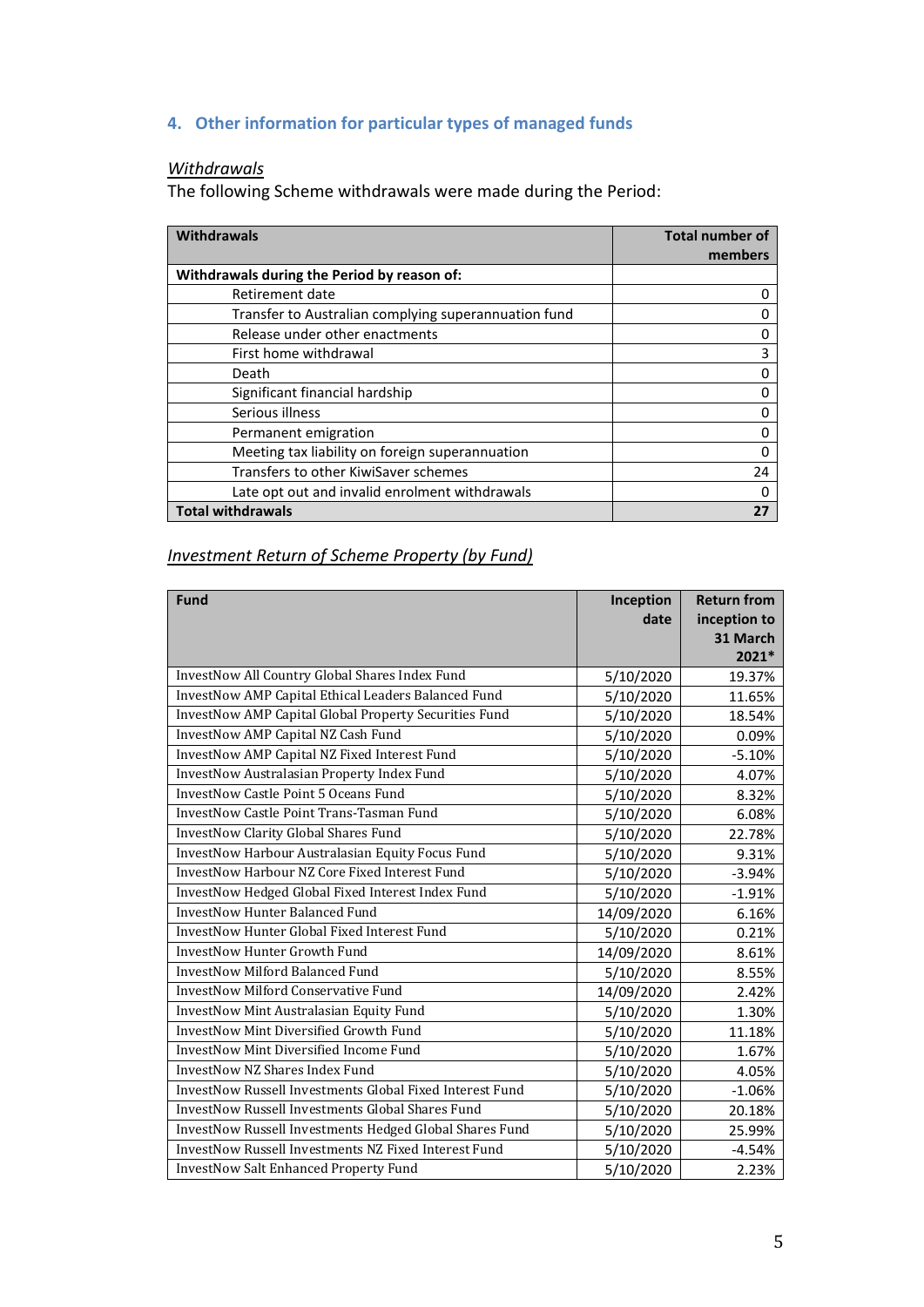| InvestNow Salt NZ Dividend Appreciation Fund      | 5/10/2020 | 6.24%  |
|---------------------------------------------------|-----------|--------|
| InvestNow T. Rowe Price Global Equity Growth Fund | 5/10/2020 | 12.74% |

\*Calculated as the fund's return after fees before tax since fund's first contribution

## *Manager's Statement*

Implemented Investment Solutions Limited as manager of the Scheme confirms that:

- a) all the benefits required to be paid from the Scheme in accordance with the terms of the governing document and the KiwiSaver scheme rules have been paid; and
- b) the market value of the Scheme property at 31 March 2021 equalled or exceeded the total value of the benefits that would have been payable had all members of the Scheme ceased to be members at that date and had provision been made for the continued payment of all benefits being paid to members and other beneficiaries as at 31 March 2021.
- **5. Changes to persons involved in the scheme**

## *Manager (Implemented Investment Solutions)*

Implemented Investment Solutions was the manager of the Scheme throughout the accounting period. Elizabeth Maguire was appointed as a board member in June 2020. There were no other changes to key personnel in the accounting period.

## *Supervisor (Public Trust)*

Public Trust was the Supervisor of the Scheme throughout the accounting period.

Public Trust does not have directors pursuant to the Companies Act 1993 but has Board Members pursuant to the Public Trust Act 2001.

The Board of the Supervisor as at 31 March 2021 comprised:

- Ian Fitzgerald (Chair)
- John Duncan
- Graham Naylor
- Kirsty Campbell
- Vicki Sykes
- Kevin Murphy
- Meleane Burgess

During the accounting period, the Supervisor had no Board changes.

No changes occurred to the Scheme's administration manager, investment manager, registrar, custodian or auditor.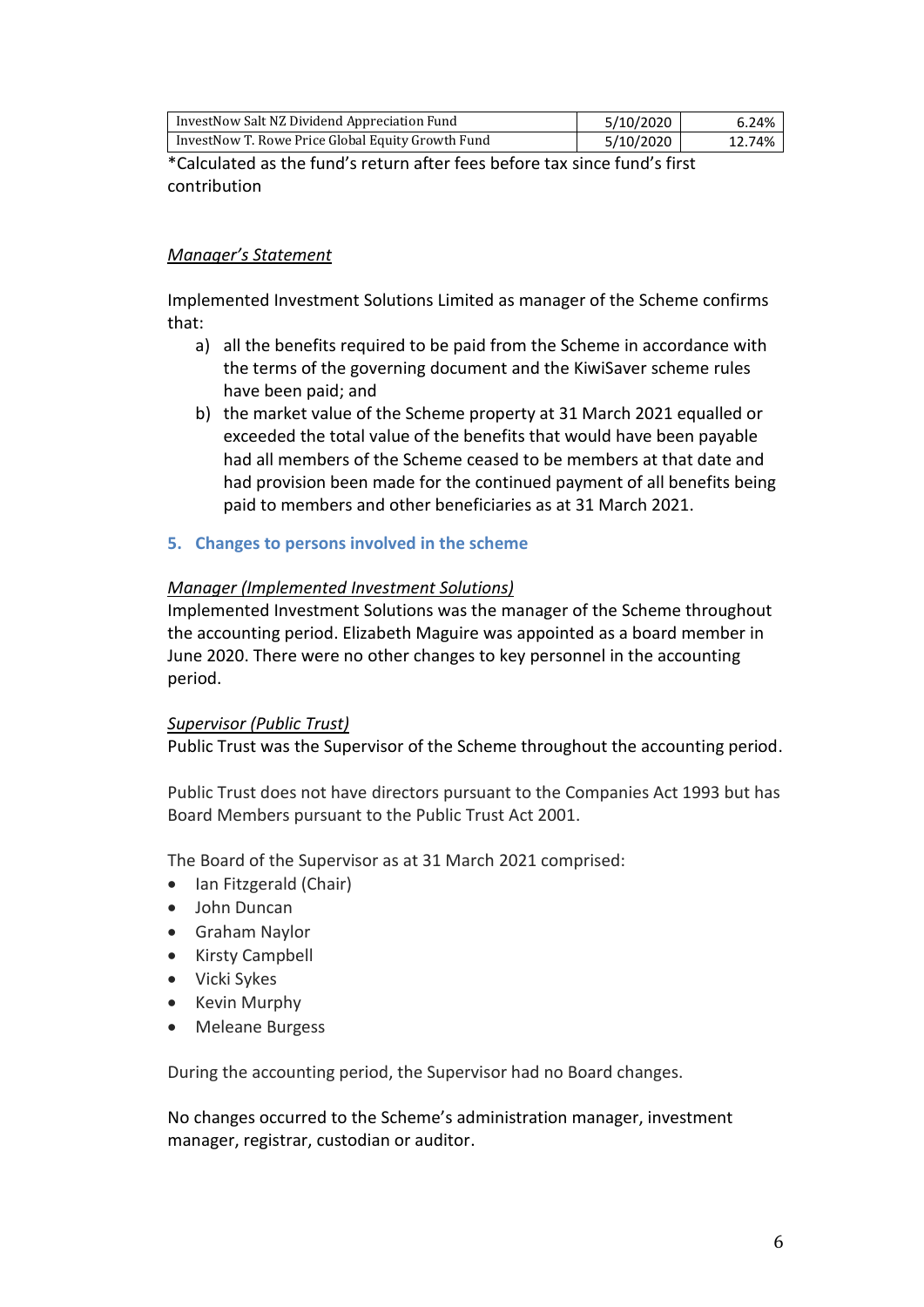#### **6. How to find further information**

Further information relating to the InvestNow KiwiSaver Scheme is available on the scheme register and the offer register at [www.disclose](http://www.disclose-register.companiesoffice.govt.nz/)[register.companiesoffice.govt.nz](http://www.disclose-register.companiesoffice.govt.nz/) and a copy of information on the offer register or scheme register is available on request to the Registrar of Financial Service Providers.

The Scheme register contains information relating to the Scheme's financial statements, trust deed and SIPO. The Offer register includes membership and fund information including performance returns, asset allocation, fund updates, the PDSs and other material information.

Additional information on the underlying funds that each fund within the Scheme invests into, may also be available on underlying fund managers' websites.

Important information relating to the Scheme, such as the current PDS, SIPO, other material information document and fund updates is available at [www.investnow.co.nz/kiwisaver-disclosure-material/.](http://www.investnow.co.nz/kiwisaver-disclosure-material/) If you require any information from us, please contact us by email at [contact@iisolutions.co.nz.](mailto:contact@iisolutions.co.nz) All the information can be obtained from us without charge.

## **7. Contact details and complaints**

Any complaints or problems with your membership should be directed to us for resolution through our internal dispute resolution process:

#### **Implemented Investment Solutions Limited**

Level 2, Woodward House 1 Woodward Street PO Box 25003 WELLINGTON 6146 **Telephone**: (04) 499 9654 **Email**: contact@iisolutions.co.nz

If you are not satisfied with the outcome of your complaint to us, you may refer the matter to the Supervisor for resolution through its internal dispute resolution process:

#### **Public Trust**

Private Bag 5902 WELLINGTON 6140 **Telephone**: 0800 371 471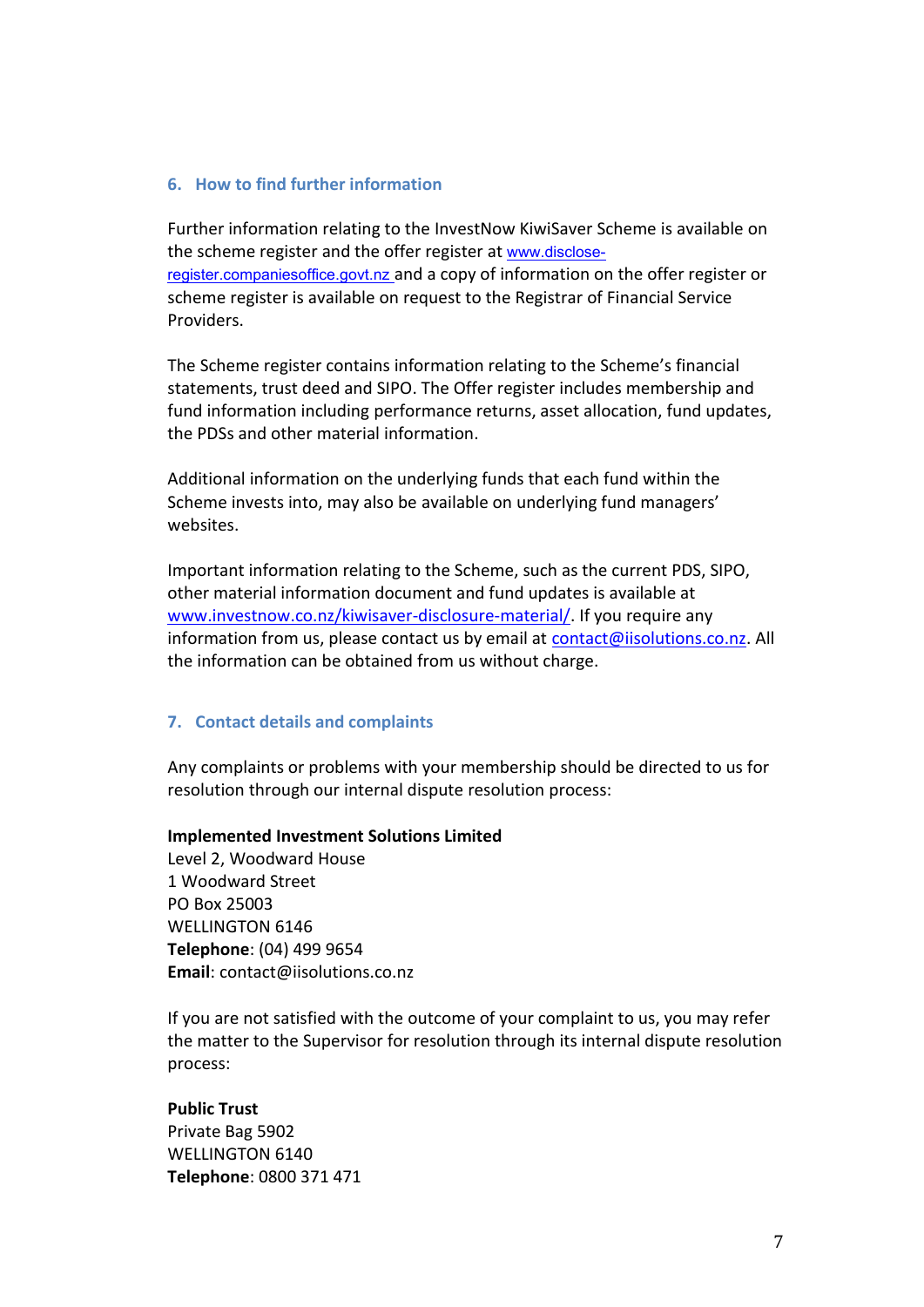**Email**: cts.enquiry@PublicTrust.co.nz

If your complaint is not able to be resolved through our internal dispute resolution process or that of the Supervisor you may refer your complaint to the dispute resolution scheme operated by the Insurance and Financial Services Ombudsman, an approved dispute resolution scheme under the Financial Service Providers (Registration and Dispute Resolution) Act 2008. We are a registered financial service provider and member of this scheme. The Insurance and Financial Services Ombudsman's service is provided at no cost to you. The contact details for the scheme are:

**Insurance and Financial Services Ombudsman**

Level 8, Shamrock House 79-81 Molesworth Street PO Box 10-845 WELLINGTON 6143 **Telephone**: 0800 888 202 **Email**: info@ifso.nz

The Supervisor is also a member of an approved dispute resolution scheme, operated by Financial Services Complaints Limited (FSCL). If your complaint to the Supervisor has not been resolved, you can refer it to FSCL by phoning 0800 347 257 or writing to:

Financial Services Complaints Limited PO Box 5967 WELLINGTON 6145

The FSCL scheme will not charge a fee to any complainant to investigate or resolve a complaint.

#### *Complaints*

Any complaints or problems with the investment should be directed to us (using our contact details above) for resolution through our internal dispute resolution process.

If you are not satisfied with the outcome of your complaint to us, you may refer the matter to the Supervisor:

Call: 0800 371 471 during normal business hours Write to: General Manager Corporate Trustee Services Public Trust Private Bag 5902 Wellington 6140